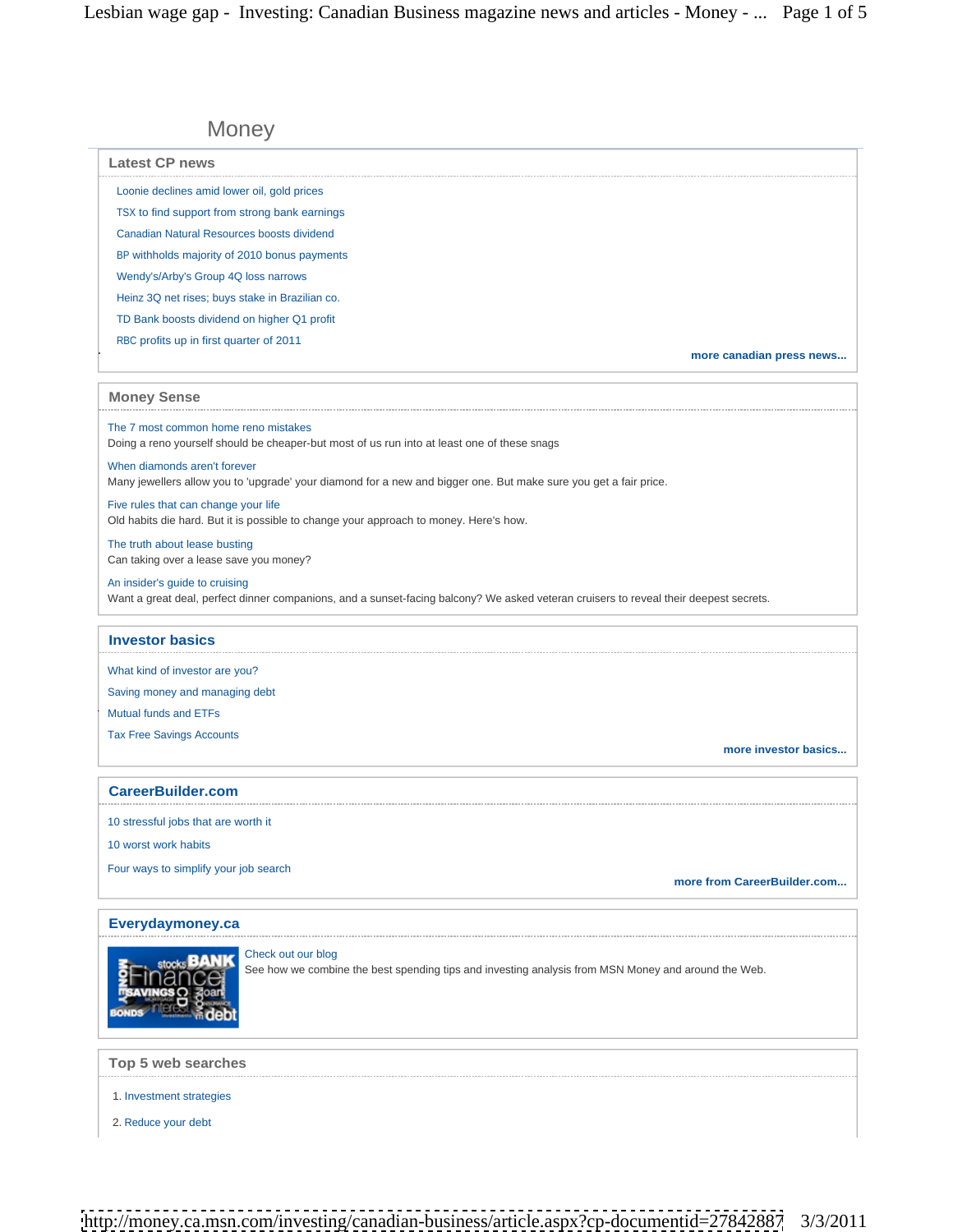Lesbian wage gap - Investing: Canadian Business magazine news and articles - Money - ... Page 2 of 5



5. Housing market news Housing market news

By Angelina Chapin, Updated: February 28, 2011 **Example 20 and 20 and 20 and 20 and 20 and 20 and 20 and 20 and 20 and 20 and 20 and 20 and 20 and 20 and 20 and 20 and 20 and 20 and 20 and 20 and 20 and 20 and 20 and 20 an** 

# Lesbian wage gap

**Gay women earn a wage premium over heterosexuals. The question is why?**

**6** Recommend  $\left\lfloor \frac{4}{95} \right\rfloor$ Recommend 195 and 195 and 196 and 196 and 196 and 197 and 198 and 198 and 198 and 198 and 198 and 198 and 198 and 198 and 198 and 198 and 198 and 198 and 198 and 198 and 198 and 198 and 198 and 198 and 198 and 198 and 198

The reason lesbians earn more than heterosexual women has long been a bit of a mystery, but a group of economists at the University of Nevada have an answer. Previous studies have controlled for the fact that lesbians are better educated, more likely to be white, have fewer children and live in cities, but a 6% wage premium still exists. The contract of the contract of the contract of the contract of the contract of the contract of the contract of the contract of the contract of the contract of the contract of the contract of the contract of the co

A study from 2009 now getting buzz on the blogosphere explored the role marriage plays in the lesbian wage premium, and found that women who don't expect to be part of a traditional family spend more time investing in labour participation through on–the–job training and working longer hours than household skills. They add that women who marry or expect to marry high–earners are more likely to enjoy spare time rather than use it to develop market skills.

The researchers looked at four groups: never–married and previously married lesbians and heterosexual women. After controlling for marriage, they found the lesbian wage premium dropped to 5.2% and there was no significant wage difference between previously married lesbians and never–married heterosexuals. The study did not account for time off work for children, but did cite a study from 2007 that concludes lesbian wage premiums are larger in households with children.

Information is current as of the original date of publication.

## **More Stories from CanadianBusiness**

How to stop procrastiating and get things done

Squeezed in your office space?

Got a brainstorm? Keep it to yourself

Do economists know anything?

**6** Recommend  $\left\vert \mathrm{495}\right\vert$ Recommend | 195 | International Section of the Contract of the Contract of the Contract of the Contract of the Contract of the Contract of the Contract of the Contract of the Contract of the Contract of the Contract of the

**Join the discussion!**

Add a comment

Sort by: Oldest first 1-10 o**Next** 1 and 200 Next 1 Assembly 1. Next 200 Next 200 Next 200 Next 200 Next 200 Next 200 Next 200 Next 200 Next 200 Next 200 Next 200 Next 200 Next 200 Next 200 Next 200 Next 200 Next 200 Next

## **skytop10**

March 2, 2011 8:07:04 AM

So, are you saying married women (with children) are lazy and dependant ?.

Reply Report Abuse

## **bava**

March 2, 2011 8:43:43 AM

What kind of "NEW" English Language Grammer use is this, "Previous studies have controlled for the fact?" This is very POOR grammer use and the journalist needs to learn to convey her thoughts in a manner at least decipherable.

Reply Report Abuse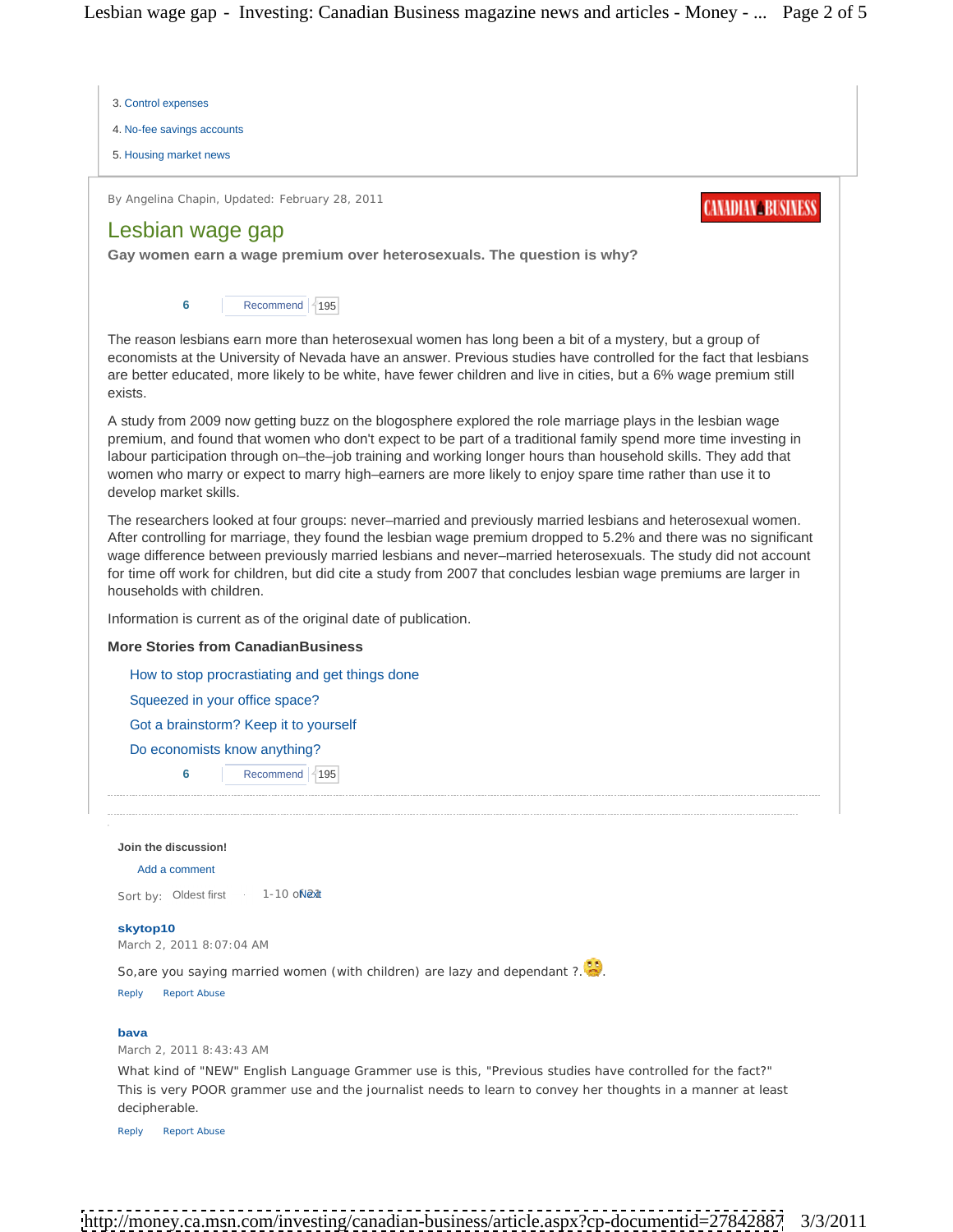### **Marina Adshade**

March 2, 2011 8:45:06 AM

Previous commenters are incorrect when they say that the same applies to gay men. Economic research, like the paper cited in this study finds that gay men earn less than straight men in the same occupations and with the same level of education. The main reason for the difference is that gay men work less hours.

The study is not suggesting that straight women are lazy. It is suggesting that straight women who anticipate being in a household with a partner who earns more than they do invest less in the workforce. This is a pretty interesting result because it says that part of the reason women earn less then men is because of this underinvestment.

As this post says there has been a lot of discussion on this topic on the blogosphere. This discussion started on my blog, Dollars and Sex. You can see that at<http://bigthink.com/>blogs/dollars-and-sex if you are interested in reading more.

Reply Report Abuse

#### **ErnestoGuevara**

March 2, 2011 8:51:14 AM

In 1950 the man was perceiving himself as a hunter providing for his familly... society was the battlefield...

Lesbians have social values and exercising them in the city jobs pays well...

I love lesbians with a state of the state of the state of the state of the state of the state of the state of the state of the state of the state of the state of the state of the state of the state of the state of the stat

Reply Report Abuse

#### **simplymealways**

March 2, 2011 10:18:43 AM

To bava.... Before criticizing this journalist for poor grammar, one should probably know how to SPELL grammar. In the contract of the contract of the contract of the contract of the contract of the contract of the contract of the contract of the contract of the contract of the contract of the contract of the contract of th

Reply Report Abuse

## **Just--Wondering**

March 2, 2011 10:22:50 AM

@bava: it made perfect sense to me, though it was in passive voice...the control is a reference to their statistical methods. And btw, it's GRAMMAR, not grammer. Oh the irony!

Reply Report Abuse

#### **havoc72**

March 2, 2011 11:15:02 AM

Let me get this straight ... lesbians are more likely to work themselves to death, as an unmarried, childless, overachieving slave ,that an employer can exploit with out guilt of interfering in parental activities....? With the increase in adoptions and in-vitro pregnancies those numbers should have dropped, but they haven't.....Reality is, a large number of executives ,who employ these women are not getting spousal pressure to avoid showing any favouritism to the attractive hetero underlings ,as well, hetero women tend to hold a bit of resentment when promoted... worried that they got a head based on their booty, it shows , employers notice, then the next attractive hetero female pays the price...!

Reply Report Abuse

#### **liby966**

March 2, 2011 11:52:41 AM

Grammar is spelled with an "a" after the second "m". If you're gonna complain about English language usage -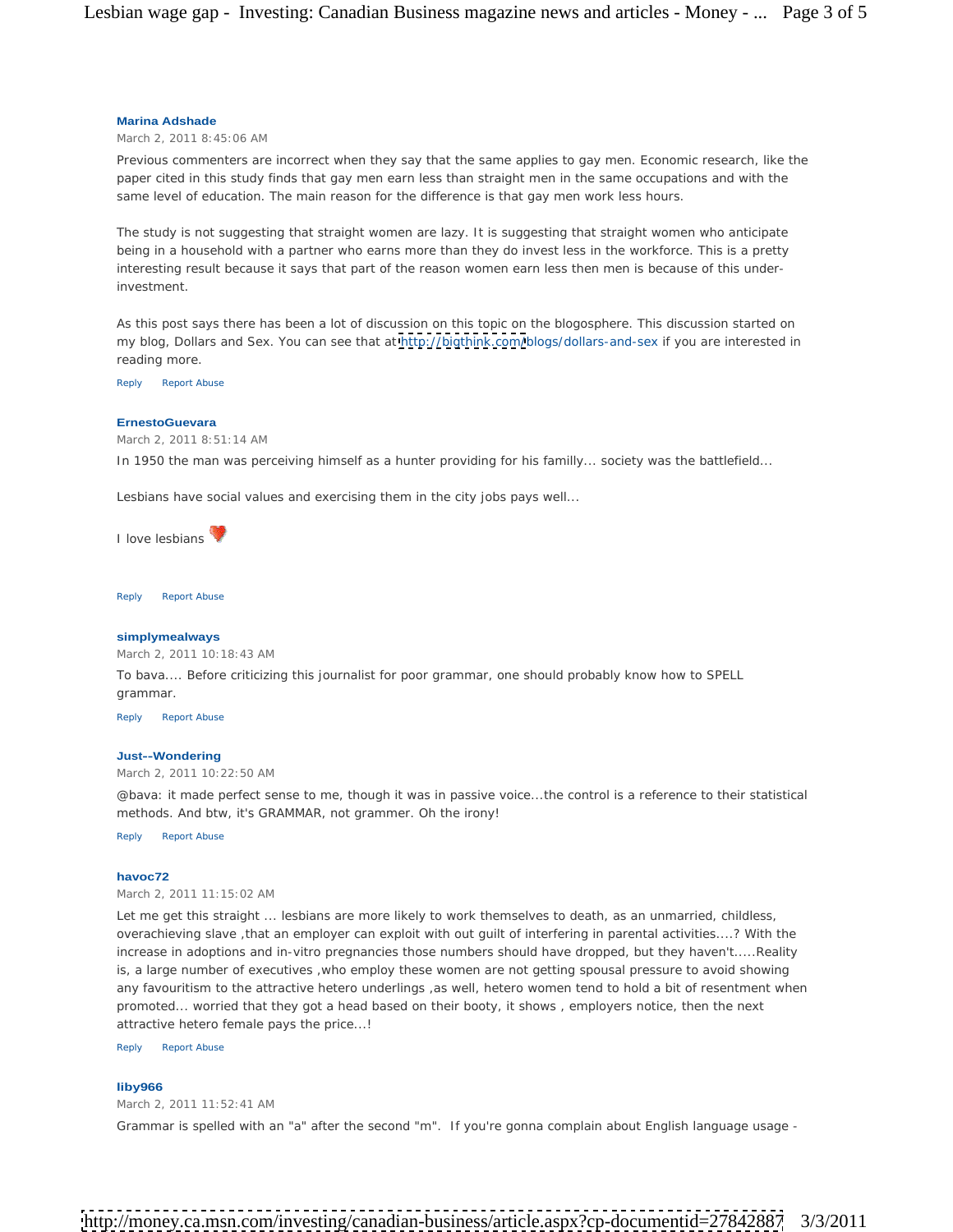

Nasdaq Composite 2,748.07 0.00 CAD/USD 1.028 -0.0004 CAD/EUR 0.7362 -0.0054

**Money videos**